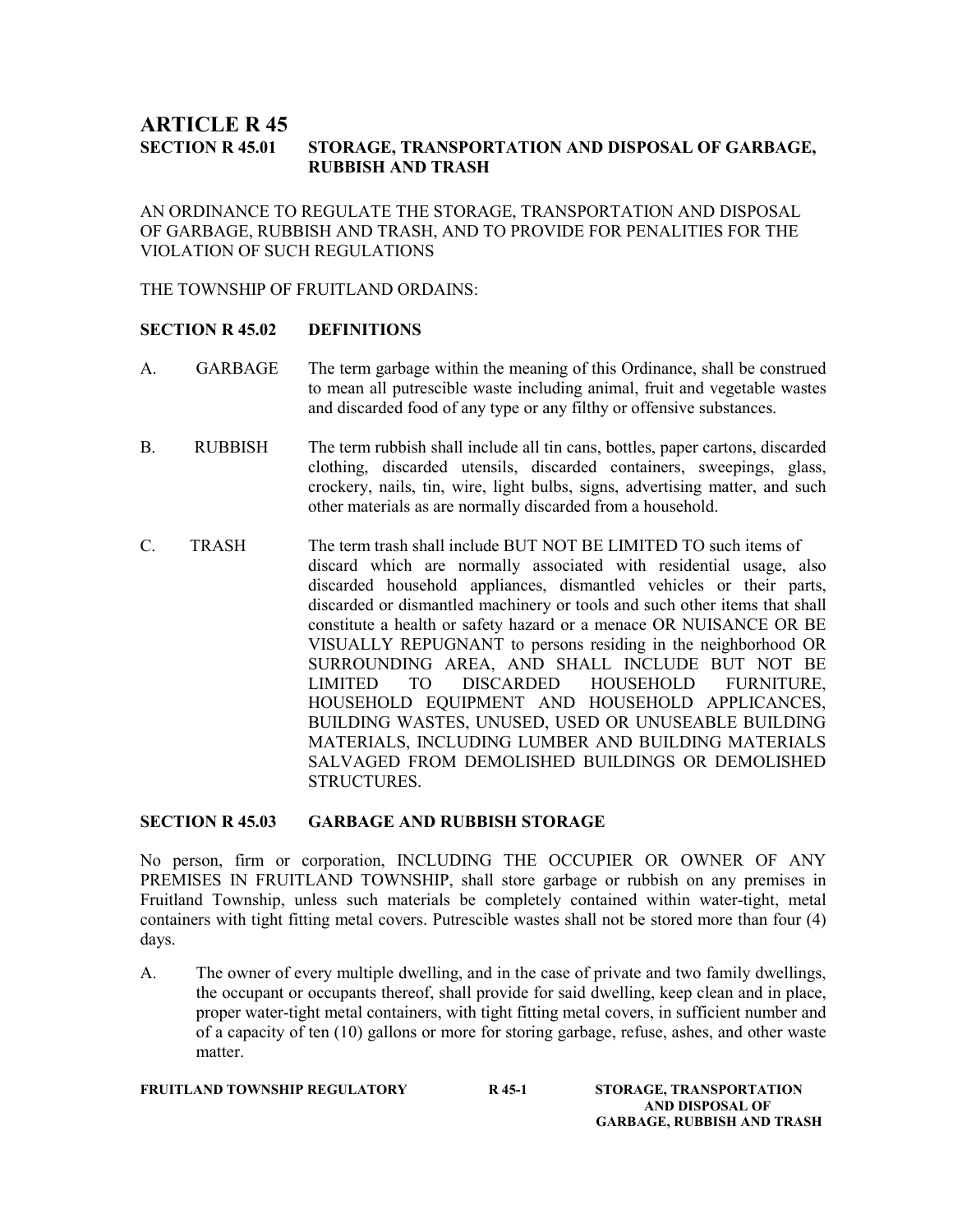B. Metal containers used for the storage of garbage or rubbish shall be maintained in a clean and sanitary condition, and shall be tightly covered except at such times as material is being placed within or removed from containers.

## SECTION R 45.04 GARBAGE, TRASH AND RUBBISH: UNLAWFUL ACCUMLATION OR OPENED DISPLAY

THE OCCUPIER OR REAL PROPERTY PREMISES IN FRUITLAND TOWNSHIP OR the owner of any parcel of real property in the Township of Fruitland shall not allow the OPEN accumulation OR open display of garbage, rubbish or trash upon any such property, regardless of whether the title holder occupies said parcel. Written notice by Building Inspector, CONSTABLE or other ordinance enforcement official to the owner OR OCCUPIER of the premise OR OPEN DISPLAY OR accumulation of garbage, rubbish or trash and failure to remove the same within ten (10) days of such notice shall constitute prima facie evidence of the intent of the owner to allow the OPEN accumulation OR OPEN DISPLAY of such rubbish, trash or garbage as notified, regardless of whether the owner occupies said parcel OR IN THE CASE OF AN OCCUPIER WITHOUT THE TITLE OF THE INTENT OF THE OCCUPIER TO ALLOW THE OPEN ACCUMULATION OR OPEN DISPLAY OF SUCH RUBBISH, TRASH OR GARBAGE.

# SECTION R 45.05 TRANSPORTATION

- A. No person, firm or corporation shall transport garbage, rubbish or other waste materials upon any street, alleys, roads, rights of way or highways in Fruitland Township in any vehicle unless such vehicle is so constructed and maintained as to prevent offensive odors or exhalations therefrom, and leaking, sifting, dropping, spilling or blowing of the contents thereof upon any street, alley, road, right-of-way, highways, public or private property.
- B. Any person, firm or corporation, other than the actual producer or owner of premises upon which garbage, rubbish or refuse is accumulated, desiring to collect or dispose of such waste materials shall first obtain a permit in writing to do so from the Township Board of Fruitland Township.

## SECTION R 45.06 DISPOSAL

No person, firm or corporation shall deposit any garbage, rubbish, trash or other waste matter upon any road, street, alley, highway, right-of-way, or within any park, stream, lake or river in Fruitland Township, Muskegon County, Michigan.

- A. Disposal or deposit of garbage, rubbish, trash and other waste material shall be permitted upon a site approved for such use by the Township Board of Fruitland Township and the Muskegon County Health Officer; and a copy of such written approval shall be delivered to the person, firm or corporation desiring to dispose or deposit such waste materials upon such sites.
- B. Garbage dumped or deposited upon such site shall be dumped or deposited in a trench or natural depression above the ground water level. The materials dumped or deposited shall be compacted and completely covered with at least one (1) foot of earth within depression upon the completion of dumping in such trench or depression.

## FRUITLAND TOWNSHIP REGULATORY R45-2 STORAGE, TRANSPORTATION

 AND DISPOSAL OF GARBAGE, RUBBISH AND TRASH